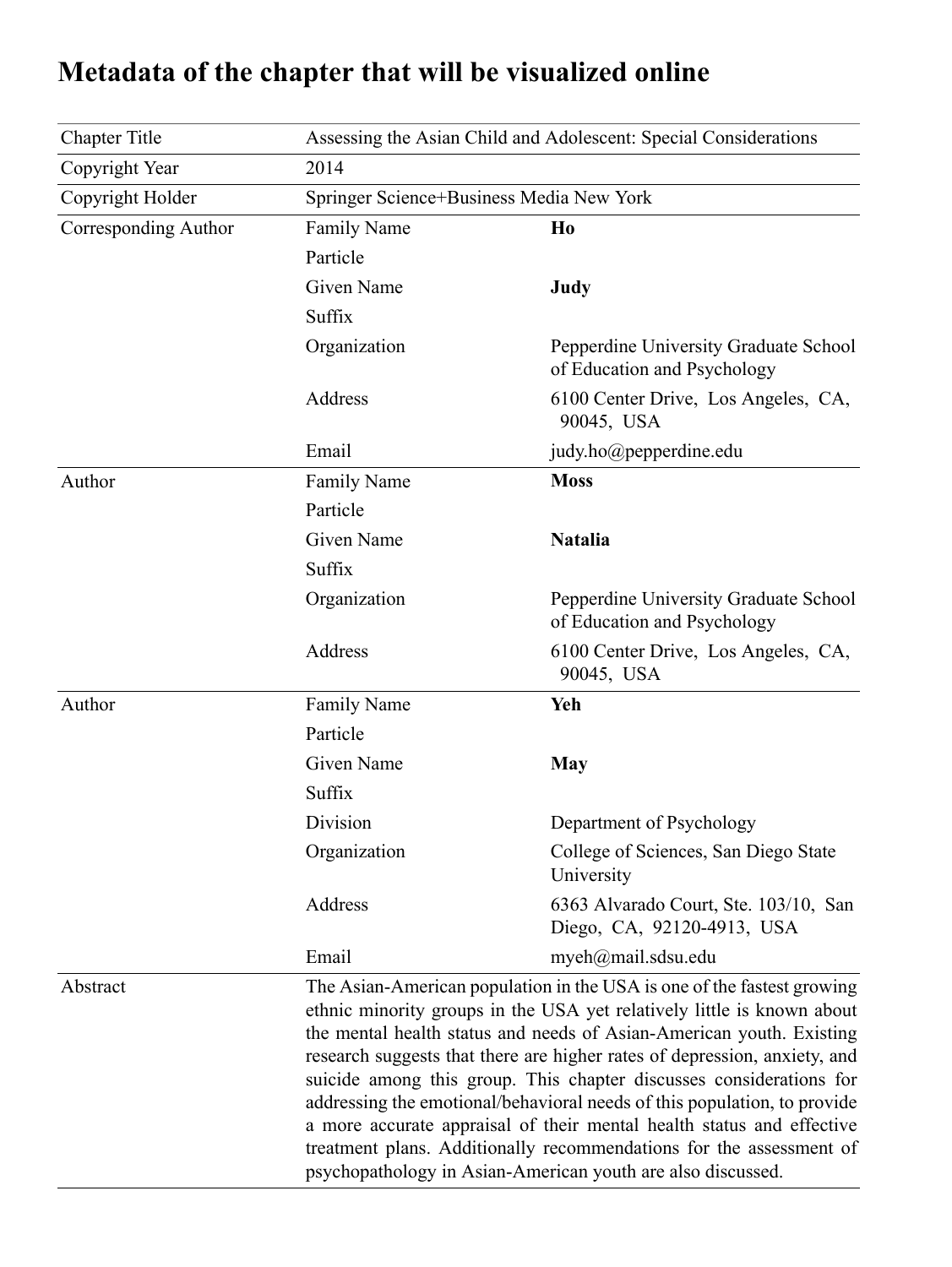## **Assessing the Asian Child**  $\overline{23}$ **and Adolescent: Special Considerations**

[AU2]

## [AU1] Judy Ho, Natalia Moss, and May Yeh

## 4

1  $\mathfrak{p}$ 3

#### **Considerations for Assessing Asian-American Youth** 5 6

Asian-American youth in the USA are a heterogeneous group originating from approximately 52 different Asian countries from the Asia continent, Southeast Asia, and the Indian subcontinent, with over 100 spoken languages and dialects. These youth originate from different social classes, speak different languages with varying degrees of fluency, practice different religions, and adhere to diverse cultural values (Huang, [1994\)](#page-6-0). One of the fastest growing ethnic/ racial minorities in the USA, the Asian-American population has increased at a higher rate than all other race groups in the country, growing by 46 % from 11.9 million in 2000 to 17.3 million in 2010 (Hoeffel, Rastogi, Kim, & Shahid, [2012\)](#page-6-1). Extant research has contradicted earlier notions of Asian-Americans as the "model minority," and literature has documented various social, educational, health and mental health disparities among this population along with comparable mental 7 8 9 10 11 12 13 14 15 16 17 18 19 20 21 22 23 24 25 26

Pepperdine University Graduate School of Education and Psychology, 6100 Center Drive, Los Angeles, CA 90045, USA e-mail: [judy.ho@pepperdine.edu](mailto:judy.ho@pepperdine.edu)

M. Yeh, Ph.D.

health illness and psychological distress prevalence rates to the general population (see Lee, Lei, & Sue, [2001](#page-6-2) for a review). Over 12 % of Asian-Americans live in poverty, higher than the 9.9 % rate of poverty among non-Hispanic whites (US Census, 2010), and the illiteracy rates of Asian-Americans is 5.3 times that of non-Hispanic whites (Le, [2013\)](#page-6-3). Southeast Asians have the highest high school dropout rates in the country, 33 % of Asian-American students in public high schools drop out or do not graduate on time, and 24 % of Asian-Americans over the age of 25 do not have a high school degree equivalent (Le, [2013](#page-6-3)). Relatively little is known about the mental health status and needs of Asian-American youth, but existing research suggests that there are higher rates of depression, anxiety, and suicide among this group. Thirty percent of Asian-American girls in grades 5 through 12 reported depressive symptoms, higher than the rates reported in White girls (22 %), Latino girls (27 %), and African-American girls (17 %) (Schoen et al., [1997\)](#page-6-4). Seventeen percent of Asian-American boys in grades 5 through 12 reported physical abuse, as compared to 8 % among White boys (Schoen et al., [1997\)](#page-6-4). Further, generational differences and conflict regarding family values and beliefs may cause additional strain, stress, anxiety problems, and behavioral difficulties for these youth. Equally concerning is the evidence that Asian-American families tend to delay professional service seeking even when clinical problems arise (USDHHS, 2001), and Asian-American youth have consistently 27 28 29 30 31 32 33 34 35 36 37 38 39  $40$ 41 42 43 44 45 46 47 48 49  $50$ 51 52 53 54 55 56 57 58 59 60

J. Ho, Ph.D.  $(\boxtimes) \cdot N$ . Moss

Department of Psychology, College of Sciences, San Diego State University, 6363 Alvarado Court, Ste. 103/10, San Diego, CA 92120-4913, USA e-mail: [myeh@mail.sdsu.edu](mailto:myeh@mail.sdsu.edu)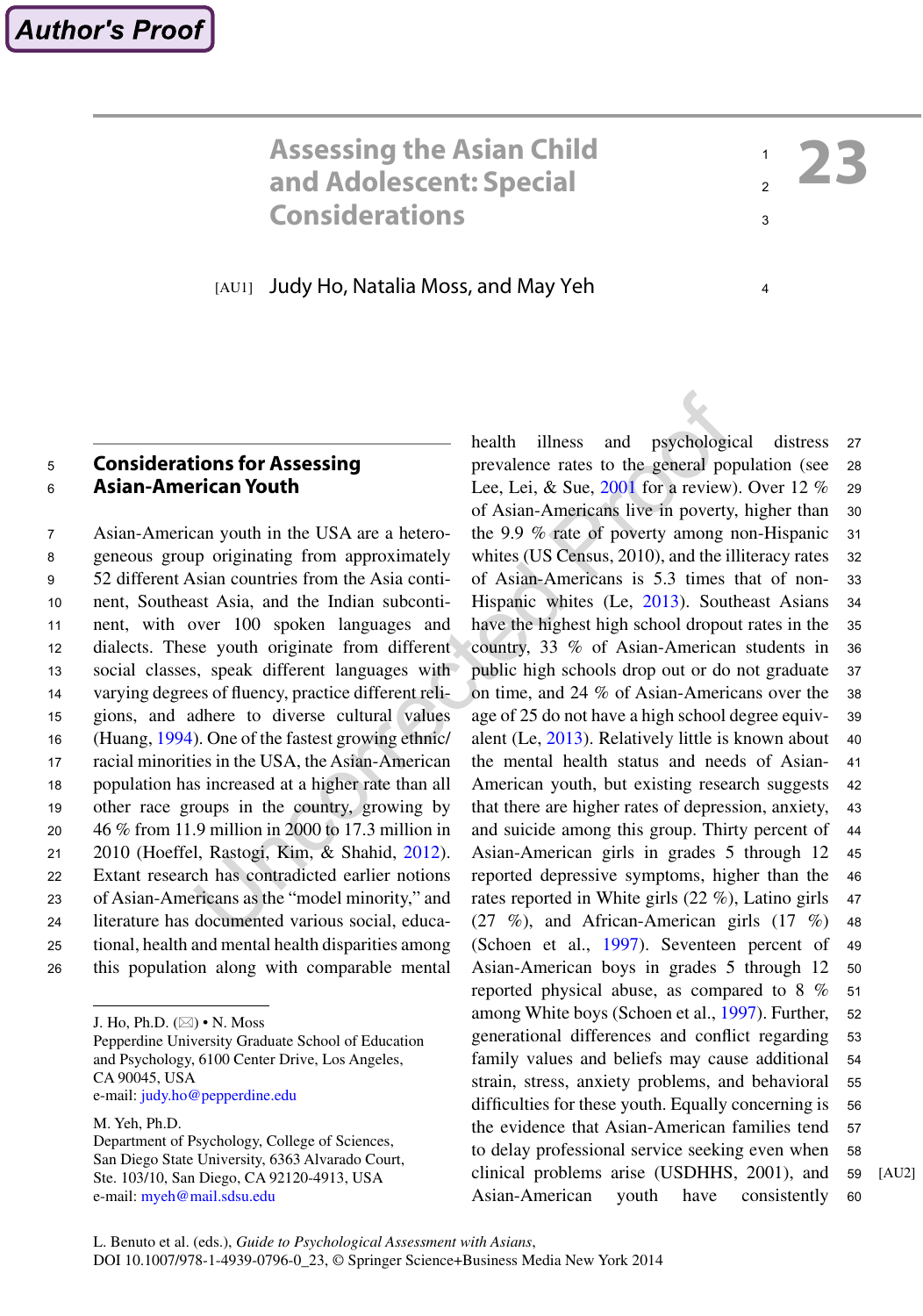**Author's Proof** 

J. Ho et al.

demonstrated a higher level of unmet mental health needs and lower levels of mental health service engagement than non-Hispanic White youth (Li & Seidman, [2010](#page-6-5)). 61 62 63 64

In order to address Asian-American youths' emotional/behavioral problems, accurate appraisal of their mental health status is essential to identifying those who could benefit from psychological intervention and to designing effective treatment plans. There are numerous assessments that exist for the evaluation of youth emotional and behavioral problems in the USA. However, many of these have not been explicitly validated on Asian-American youth populations. Most existing assessments have demonstrated their psychometric properties on predominantly non-Hispanic white samples, and their results may not be readily generalized to Asian-American youth due to varying cultural factors that are salient to the psychological development of youth from different cultures. Some measures have been translated for use with indigenous populations, but it is not always clear from existing psychometric studies whether these translated versions have achieved cross-cultural equivalence at the individual test item level and/or at the construct level. In addition, there is a lack of psychometric information regarding how these translated versions of assessments that have originated from Asian countries might be used with Asian-American populations. 65 66 67 68 69 70 71 72 73 74 75 76 77 78 79 80 81 82 83 84 85 86 87 88 89 90 91

For example, one cannot assume that a questionnaire that is developed and normed on one cultural group can be used to assess the same construct in another cultural group (Arnold & Matus, [2000](#page-5-0)). When administering any instrument as part of a clinical assessment, one must consider how the respondent may interpret the items. This is particularly important if the respondents are immigrants, nonnative English speakers, or originate from a culture different from the one in which the instrument was developed and validated (Gee, [2004](#page-6-6)). Individuals from varying cultural groups may ascribe different meanings to symptoms than were intended by the authors of the original instrument. For example, symptom expression has been shown to vary in different Asian-American ethnic groups (USDHHS, 92 93 94 95 96 97 98 99 100 101 102 103 104 105 106 107 108

2001; Paniagua, [2000](#page-6-7)), and several culture-bound syndromes have been documented in different Asian populations in the DSM-IV-TR (APA, 2001). For instance, Vietnamese Americans have been shown to endorse symptoms of depression that include somatic complaints (e.g., pains, poor appetite) as well as other symptoms that could not be readily translated into an English language equivalent (Kinzie et al., 1982). For Asian-American youth, symptoms of anxiety may also consist of somatic complaints, along with sleep disturbance, and poor school performance (Huang, [1997\)](#page-6-8). Lack of awareness or attention to these potential cultural differences is likely to lead to misclassification or underdiagnosis of emotional/behavioral disorders in Asian-American youth. [AU3] 111 [AU4] 117 109 110 112 113 114 115 116 118 119 120 121 122 123 124 125

Another important issue to consider that bears implications for cross-cultural equivalence is the use of multiple informants in the assessment of psychopathology in Asian-American youth. Weisz, McCarty, Eastman, Chaiyasit, and Suwanlert [\(1997](#page-6-9)) asserted that the study of youth emotional/behavioral problems "is inevitably the study of two phenomena: the behavior of the child, and the lens through which adults view child behavior" (p. 569). The use of several reporters for youth psychopathology assessment is common for many existing evaluation tools (evidenced by the availability of different informant forms for the same questionnaire), and the information gained in this way is highly valuable. However, reports from youth, parents, and teachers have consistently shown low cross-informant agreement (Achenbach, McConaughy, & Howell, [1987\)](#page-5-1), and the research base suggests that interinformant discrepancies may vary systematically by race/ethnicity (Lau et al., [2004\)](#page-6-10). These racial/ ethnic differences suggest that there may be problems in meeting one or more of the conditions set forth by Marsella and Kameoka [\(1989](#page-6-11)) when evaluating cross-cultural equivalence and interrater reliability: (1) Linguistic equivalence and conceptual equivalence require that raters have a shared understanding of the characteristic being rated, and an understanding of the range of behaviors that are representative of that characteristic; (2) Metric equivalence requires 126 127 128 129 130 131 132 133 134 135 136 137 138 139 140 141 142 143 144 145 146 147 148 149 150 151 152 153 154 155 156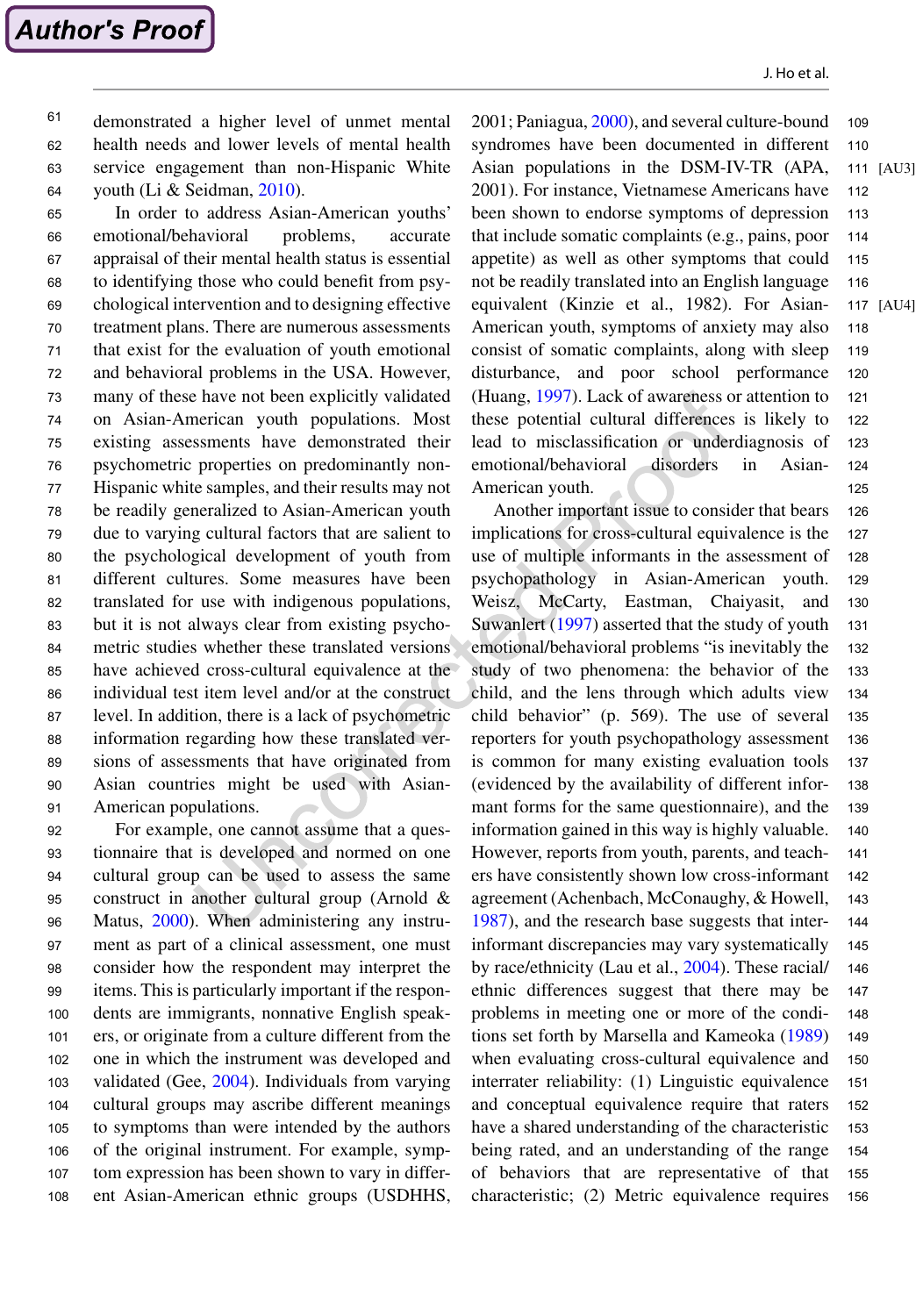**Author's Proof** 

### 23 Assessing the Asian Child and Adolescent: Special Considerations

that raters have a shared metric so that they may accurately scale behaviors that are related to the characteristic being rated; and (3) Normative equivalence requires that raters can determine the presence and absence of behaviors relevant to the characteristic being rated. 157 158 159 160 161 162

Closer examination suggests that youth– teacher and parent–teacher disagreements may be explained in part by cultural differences and/ or racial ethnic biases (Lau et al., [2004](#page-6-10)). There is evidence that culture may influence adults' attitudes toward youth behaviors and the determination of whether an observed behavior constitutes a problem necessitating professional intervention (Lau et al., [2004](#page-6-10)). For example, consistent with traditional Buddhist values, Thai parents rated both undercontrolled problems (e.g., disobedience, fighting) and overcontrolled problems (e.g., shyness, fear) as less serious, less worrisome, and more likely to improve with time compared to American parents (Weisz et al., [1988\)](#page-6-12). Another example utilizes two traditional Chinese concepts emerged from Confucian thought: (1) "Chiao Shun," which refers to the Chinese youth behaving in ways consistent to his or her training (i.e., teaching the child appropriate conduct by exposing him/her to explicit examples of proper behavior and restricting exposure to undesirable behavior in the context of a supportive, highly involved, and physically close parent–child relationship), and (2) "Guan," which equates parental care, concern, and involvement with firm control and governance of the child (Chao, [1994,](#page-5-2) [2000\)](#page-5-3). Traditional parents may not view some internalizing behaviors on Western assessment scales such as passivity, obedience without question, and lack of assertiveness as clinical problems but rather desired behaviors in their child consistent with the concepts of "Chiao Shun" and "Guan." Similarly, differing views of desired attachment styles in traditional Japanese families may lead Japanese mothers to view some internalizing behaviors as normative and expected in their children. For example, the indigenous Japanese concept of "Amae" which refers to relationships that involve both attachment and dependence (Doi, [1989](#page-6-13); Emde, [1992\)](#page-6-14) have been shown in research to translate to more expressed feelings of sadness 163 164 165 166 167 168 169 170 171 172 173 174 175 176 177 178 179 180 181 182 183 184 185 186 187 188 189 190 191 192 193 194 195 196 197 198 199 200 201 202 203 204

due to separation between Japanese mothers and children than between American mothers and children (Mizuta, Zahn-Waxler, Cole, & Hiruma, [1996\)](#page-6-15). These findings suggest that concepts of sadness and loss have different meanings to parents and children in Japan than in the USA, and can potentially significantly affect assessment and intervention of attachment and youth emotional problems (Rothbaum, Weisz, Pott, Miyake, & Morelli, [2000](#page-6-16)). 205 206 207 208 209 210 211 212 213 214

Complicating the multi-informant assessment picture are linguistic challenges when assessing families in which parents may speak only one language (from their country of origin) proficiently, and in which the youth may speak only English proficiently or are bilingual. In 2011, the foreign born from Asia represented over onefourth of the total foreign-born population in the USA (Gryn & Gambino, [2012\)](#page-6-17), which suggests that a substantial amount of these foreign-born Asian-Americans are not native English speakers. For these individuals, issues regarding acculturation status and relatedly, linguistic considerations, must be considered when conducting a multi-informant assessment. For example, when translated versions are available, is it appropriate to administer the scale in one language to the parent, and in another language to the youth? When administered in different languages, how can we ensure that the raters have a shared, or culturally equivalent, understanding of the characteristic being rated? If there are intergenerational differences between the parent and youth regarding level of acculturation to the mainstream American culture, these cultural differences may affect the determination by the parent and youth of whether a behavior constitutes a problem necessitating professional intervention. Specifically, parents who are less acculturated to mainstream American culture compared to their child may rate a particular behavior as nonproblematic, whereas their child may rate a particular behavior as problematic, or vice versa, leading to larger parent–youth disagreement on an assessment. Further, if only and English version of an assessment is available, would it be appropriate to request the youth to serve as an interpreter? If so, how might this affect the 215 216 217 218 219 220 221 222 223 224 225 226 227 228 229 230 231 232 233 234 235 236 237 238 239 240 241 242 243 244 245 246 247 248 249 250 251 252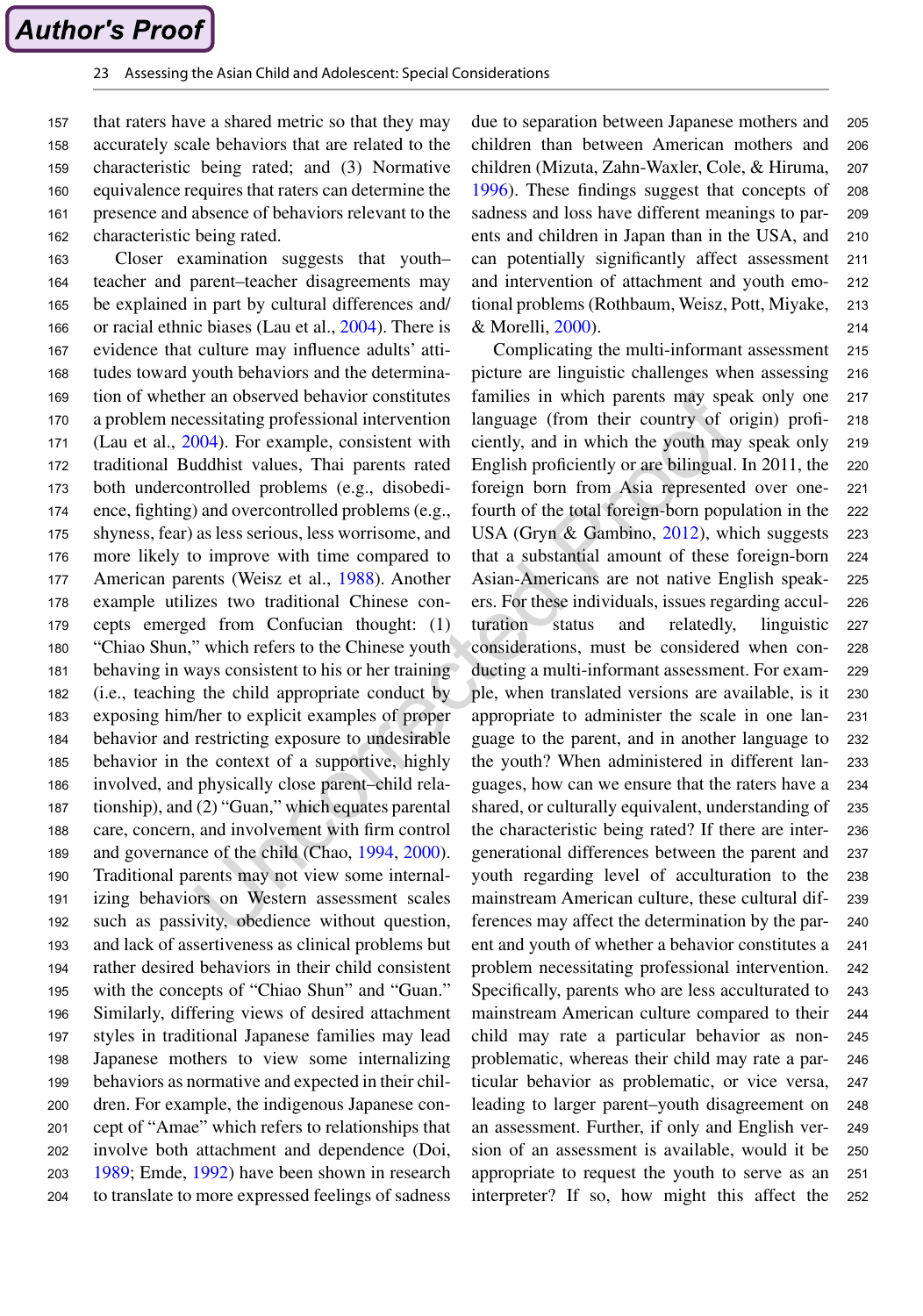validity of the parent's report of the youth's emotional/behavioral problems provided that the youth is hearing these responses and also doing the written transcribing when it is a written measure? The existing literature is limited in providing guidelines on how to handle the above outlined issues, particularly with multi-informant assessments with children, and the field would benefit from more research in this area. 253 254 255 256 257 258 259 260 261

The perceptions of adult observers who are not part of the nuclear family may be particularly subject to the influence of race-related beliefs about base rates of youth psychopathology (Lau et al., [2004\)](#page-6-10). Teacher expectancies for student achievement and classroom behaviors have been related to student race (Dusek & Joseph, [1983\)](#page-6-18). Teachers may have the tendency to view Asian-American youth as model students who are diligent and respectful, yet passive with low assertiveness and poor social competence (Bannai & Cohen, [1985;](#page-5-4) Schneider & Lee, [1990\)](#page-6-19). Similarly, teachers may rate overcontrolled behaviors such as worry and shyness as more representative of Asian students than students of other ethnicities (Chang & Sue, [2003\)](#page-5-5). Intergenerational differences may also affect youths' perception of their own behaviors. For example, youth from immigrant families may adopt dominant American cultural values, norms, and behaviors more easily than their parents (Szapocznik & Truss, [1978](#page-6-20)), leading to more pronounced parent–youth disagreements about youth emotional/behavioral problems (Lau et al., [2004\)](#page-6-10). 262 263 264 265 266 267 268 269 270 271 272 273 274 275 276 277 278 279 280 281 282 283 284 285

Another crucial issue to contemplate is whether syndromes of child psychopathology in the USA readily translate to those of various Asian cultures. Syndromes, groups of emotional/ behavioral problems that co-occur, often are the bases for clinical assessment, yet may not be similar across cultures. For example, the Achenbach scales (e.g., Achenbach, [1991](#page-5-6), [1995\)](#page-5-7) utilize syndromes as organizational units for its subscales. Although information on youth psychopathology has grown quickly in recent decades, most studies have been conducted in Western countries. This restricted range of cultures sampled in empirical research may limit our cross-cultural understanding of psychopathology as findings 286 287 288 289 290 291 292 293 294 295 296 297 298 299 300

from Western countries may not generalize to other cultures (Weisz, Weiss, Suwanlert, & Chaiyasit, [2003\)](#page-6-21). Weisz and colleagues [\(2003](#page-6-21)) found that some child psychopathology syndromes may not match up very well between Thai and US children. For example, the narrowband syndromes did not show strong concordance, and only two of the eight broadband comparisons showed substantial or almost perfect agreement. Research is limited in this area, but if child psychopathology syndromes differ systematically across cultures, this would undermine efforts to develop a common classification system to be used for all cultures. Relatedly, the construct validity of assessment tools developed using syndromes from a common classification system as a basis may be questionable when applied to different cultures. The appropriateness of clinical assessments conducted in Asian cultures using scoring categories developed from US samples may also be called in to question. Thus, it may be wise to assess syndromal similarity across cultures before applying the syndromebased categories of one culture to another. 301 302 303 304 305 306 307 308 309 310 311 312 313 314 315 316 317 318 319 320 321 322 323 324

Without an accurate assessment of the clinical picture, motivating and engaging the youth and his/her family for professional services and designing and implementing effective treatment plans become even more of a challenge for this already underserved population. 325 326 327 328 329 330

331

## **Recommendations**

Many Asian cultural groups prefer more indirect ways of communication that involve a combination of verbal, explicit, nonverbal, and implicit responses. For example, traditional Chinese groups tend to rely on indirect, more complex methods of communication like indefinite comments while Westerners tend to adopt direct and simple methods (Su, Wang, Fan, Su, & Gao, [2008](#page-6-22)). These differences in communication and response style may render direct responses to face-valid surveys (the majority of most emotional/behavioral assessment tools) more difficult for Asians compared to their American counterparts. Further, many Asian groups both in 332 333 334 335 336 337 338 339 340 341 342 343 344 345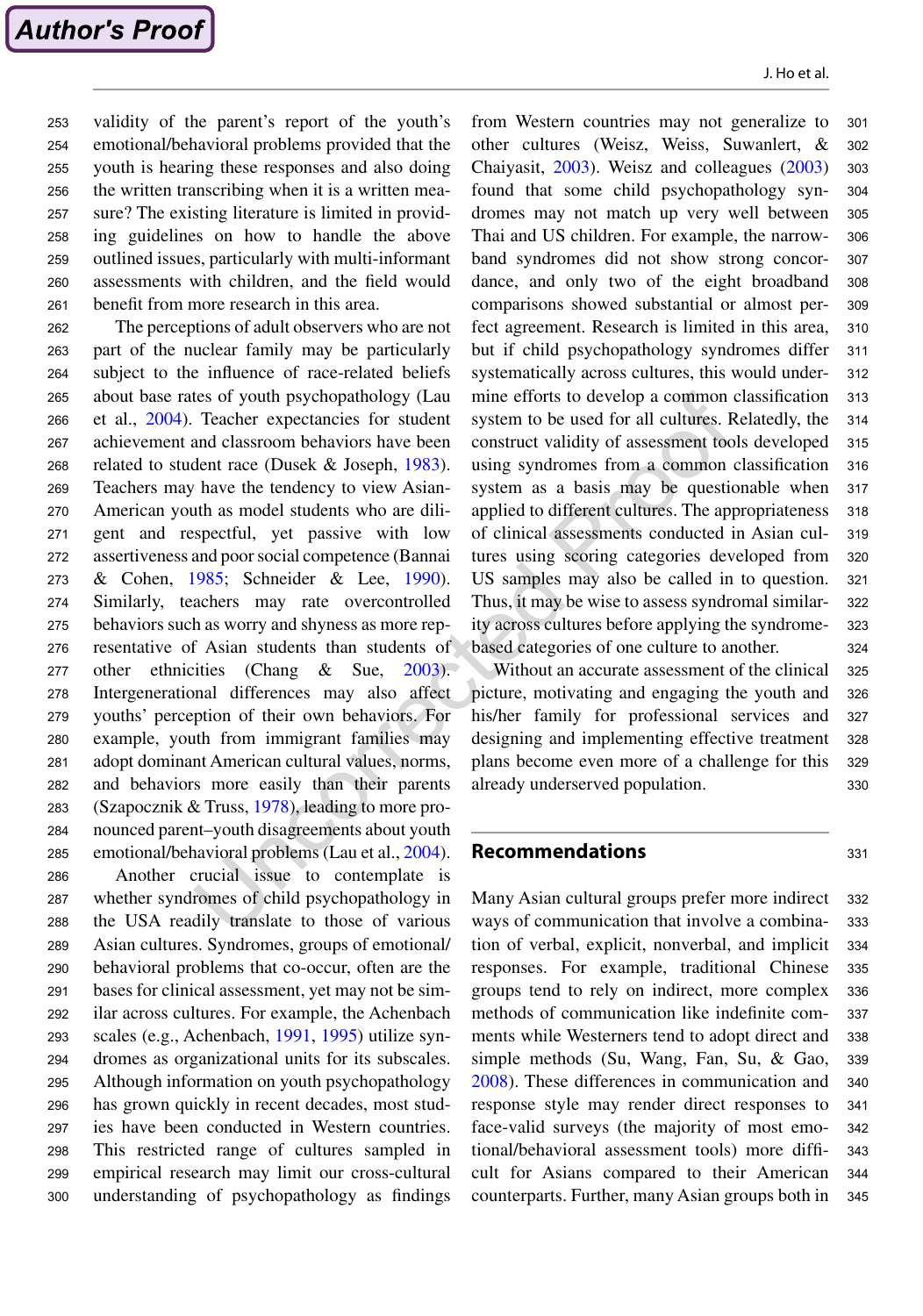23 Assessing the Asian Child and Adolescent: Special Considerations

the USA and internationally tend to avoid mental health services because of their fear and rejection of mental health disorders (USDHHS, 2001). Thus, the adoption of a more indirect communication style coupled with the stigma against mental illness may significantly influence how Asian groups respond to items on a face-valid mental health assessment. They may be more likely to underreport symptoms and this has been demonstrated consistently in the literature (USDHHS, 2001). Misunderstandings may also ensue as symptom expression is often different for various Asian groups (e.g., the tendency to somaticize symptoms for many Asian groups; USDHHS, 2001). 346 347 348 349 350 351 352 353 354 355 356 357 358 359 360

The way the items on an instrument are constructed may also alter response patterns for different Asian groups. For example, many Asian languages bear linguistic structure differences to English. In Korean, the verb comes at the end of the sentence, as do positive and negative valence words. Therefore, Korean respondents may give more attention to the last portions of sentences. In English, the verb does not always come at the end of the sentence. Therefore, the way in which an item question is structured may inadvertently direct an individual's attention towards or away from an item's focal content as conceptualized by the original test developers. 361 362 363 364 365 366 367 368 369 370 371 372 373 374

For the reasons above, interviews with the youth's primary caregivers may be a very helpful supplement, as they may provide information regarding the meaning of specific symptoms and shed light on how cultural factors may play a role in the expression of these emotional/behavioral problems. Of course, the information gained by adult informants needs to be weighed according to what is known from the existing research regarding informant disagreements regarding youth emotional/behavioral problems and the role that culture may play in whether a problem is viewed as worthy of clinical attention, and the preliminary findings that syndromes established with Western samples may not be similar across different Asian cultures. For the above reasons, it may also be important to assess the acculturation levels and/or ethnic identity of both the parents and youth in order to gain some additional context 375 376 377 378 379 380 381 382 383 384 385 386 387 388 389 390 391 392 393

around the degree to which each informant may ascribe to more westernized conceptualizations of psychopathology and syndromes. 394 395 396

Overall, an integrative approach should be utilized for clinical assessment which combines both standard and ethnocultural assessment strategies such as the one described by Huang [\(1994](#page-6-0)). An ecological approach to assessment provides multiple sources of data essential to a holistic picture of the youth, and combines the evaluation of domains of a standard assessment (e.g., physical appearance, language, affect, family composition, demographics, communication patterns) as well as an ethnocultural assessment (e.g., generational status, acculturation level, ethnicity and self-concept, migration history, salience of ethnicity, history with cultural differences; Huang, [1994\)](#page-6-0). 397 398 399 400 401 402 403 404 405 406 407 408 409 410 411

## **References**

<span id="page-5-6"></span>Achenbach, T. M. (1991). *Manual for the Child Behavior Checklist/4-18 and 1991 profile*. Burlington, VT: Department of Psychiatry, University of Vermont. 413 414 415

412

- <span id="page-5-7"></span>Achenbach, T. M. (1995). Empirically based assessment and taxonomy: Applications to clinical research. *Psychological Assessment, 7*(3), 261–274. 416 417 418
- <span id="page-5-1"></span>Achenbach, T. M., McConaughy, S. H., & Howell, C. T. (1987). Child/adolescent behavioral and emotional problems: Implications of cross-informant correlations for situational specificity. *Psychological Bulletin, 101*, 213–232. 419 420 421 422 423
- <span id="page-5-0"></span>Arnold, B. R., & Matus, Y. E. (2000). *Test translation and cultural equivalence methodologies for use with diverse populations. Handbook of multicultural mental health: Assessment and treatment of diverse populations* (pp. 121–136). New York, NY: Academic Press. 424 425 426 427 428
- <span id="page-5-4"></span>Bannai, H., & Cohen, D. A. (1985). The passivemethodical image of Asian Pacific Islander students in the school system. *Sociology and Social Research, 70*(1), 79–81. 429 430 431 432
- <span id="page-5-5"></span>Chang, D. F., & Sue, S. (2003). The effects of race and problem type on teachers' assessments of student behavior. *Journal of Consulting and Clinical Psychology, 71*, 235–242. 433 434 435 436
- <span id="page-5-2"></span>Chao, R. K. (1994). Beyond parental control and authoritarian parenting style: Understanding Chinese parenting through the cultural notion of training. *Child Development, 65*(4), 1111–1119. 437 438 439 440
- <span id="page-5-3"></span>Chao, R. K. (2000). Extending research on the consequences of parenting style for Chinese Americans and European Americans. *Child Development, 6*, 1832–1843. 441 442 443 444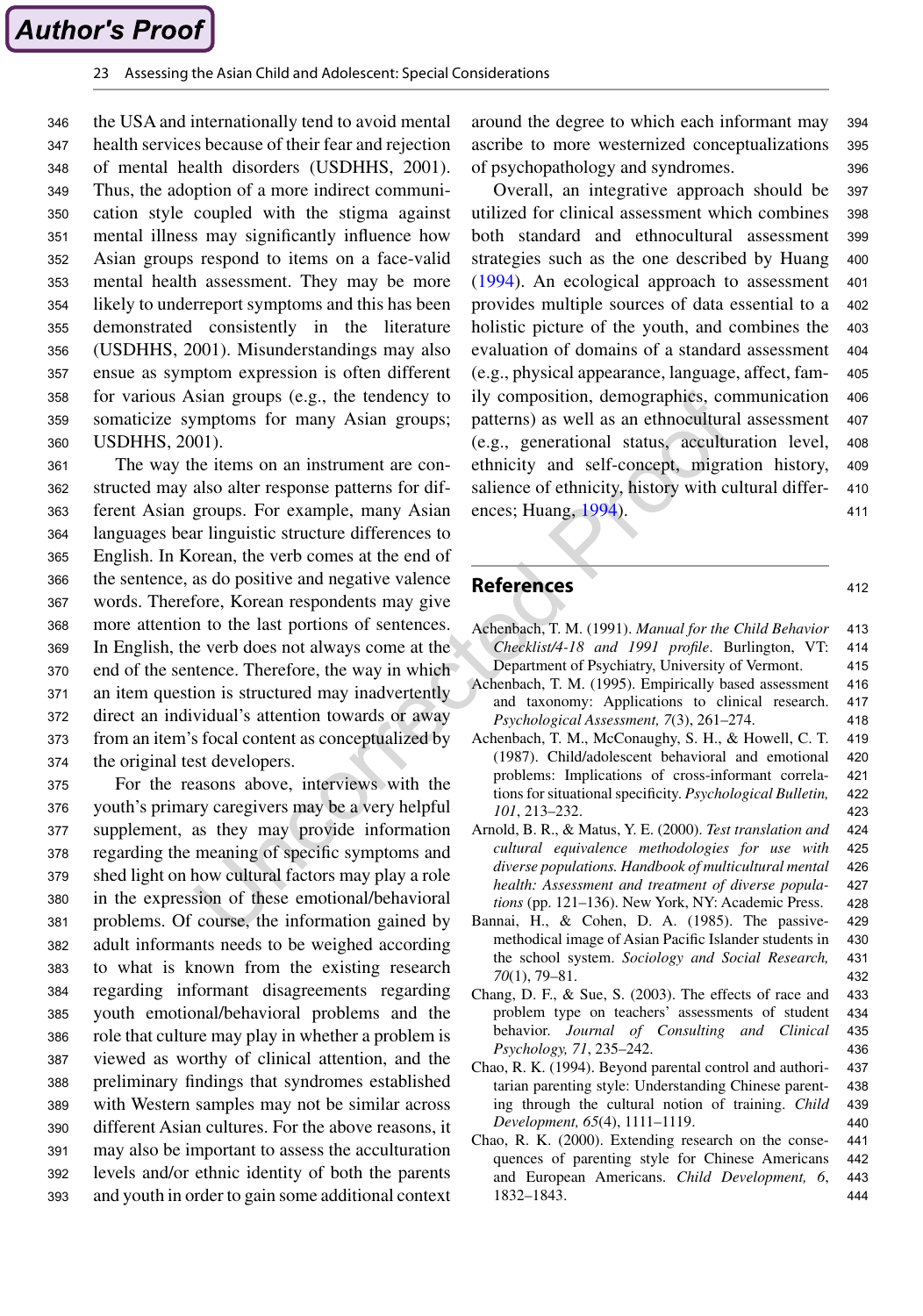**Author's Proof** 

- <span id="page-6-13"></span>Doi, T. (1989). The concept of amae and its psychoanalytic implications. *International Review of Psychoanalysis, 16*, 349–354. 445 446 447
- <span id="page-6-18"></span>Dusek, J. B., & Joseph, G. (1983). The bases of teacher expectancies: A meta-analysis. *Journal of Educational Psychology, 75*, 327–346. 448 449 450
- <span id="page-6-14"></span>Emde, R. N. (1992). Amae, intimacy, and the early moral self. *Infant Mental Health Journal, 13*, 34–42. 451 452
- <span id="page-6-6"></span>Gee, C. B. (2004). Assessment of anxiety and depression in Asian American youth. *Journal of Clinical Child and Adolescent Psychology, 33*, 269–271. 453 454 455
- <span id="page-6-17"></span>Gryn, T., & Gambino, C. (2012). The foreign born from Asia: 2011. *American Community Survey Briefs*. Retrieved from [http://www.census.gov/prod/](http://www.census.gov/prod/2012pubs/acsbr11-06.pdf)  [2012pubs/acsbr11-06.pdf](http://www.census.gov/prod/2012pubs/acsbr11-06.pdf). 456 457 458 459
- <span id="page-6-1"></span>Hoeffel, E. M., Rastogi, S., Kim, M. O., & Shahid, H. (2012). The Asian population: 2010. *2010 Census Briefs.* Retrieved from [http://www.census.gov/prod/](http://www.census.gov/prod/cen2010/briefs/c2010br-11.pdf) [cen2010/briefs/c2010br-11.pdf](http://www.census.gov/prod/cen2010/briefs/c2010br-11.pdf) 460 461 462 463
- <span id="page-6-0"></span>Huang, L. N. (1994). An integrative approach to clinical assessment and intervention with Asian-American adolescents. *Journal of Clinical Child Psychology, 23*(1), 21–31. 464 465 466 467
- <span id="page-6-8"></span>Huang, L. N. (1997). Asian American adolescents. In E. Lee (Ed.), *Working with Asian Americans: A guide for clinicians* (pp. 175–195). New York, NY: The Guilford Press. 468 469 470 471
- <span id="page-6-10"></span>Lau, A. S., Garland, A. F., Yeh, M., McCabe, K. M., Wood, P. A., & Hough, R. L. (2004). Race/ethnicity and inter-informant agreement in assessing adolescent psychopathology. *Journal of Emotional and Behavioral Disorders, 12*, 145–156. 472 473 474 475 476
- <span id="page-6-3"></span>Le, C. N. (2013). The model minority image. *Asiannation: The Landscape of Asian America*. Retrieved from [http://www.asian-nation.org/model-minority.](http://www.asian-nation.org/model-minority.shtml) [shtml](http://www.asian-nation.org/model-minority.shtml) 477 478 479 480
- <span id="page-6-2"></span>Lee, J., Lei, A., & Sue, S. (2001). The current state of mental health research on Asian Americans. *Journal of Human Behavior in the Social Environment, 3*, 159–178. 481 482 483 484
- <span id="page-6-5"></span>Li, H., & Seidman, L. (2010). Engaging Asian American youth and their families in quality mental health services. *Asian Journal of Psychiatry, 3*, 169–172. 485 486 487
- <span id="page-6-11"></span>Marsella, A. J., & Kameoka, V. A. (1989). Ethnocultural issues in the assessment of psychopathology. In S. Wetzler (Ed.), *Measuring mental illness in psychometric assessment for clinicians* (pp. 231–256). Washington, DC: American Psychiatric Association. 488 489 490 491 492
- <span id="page-6-15"></span>Mizuta, I., Zahn-Waxler, C., Cole, P., & Hiruma, N. (1996). A cross-cultural study of preschoolers' attach-493 494
- ment: Security and sensitivity in Japanese and U.S. 495

dyads. *International Journal of Behavioral Development, 19*, 141–159. 496 497

- <span id="page-6-7"></span>Paniagua, F. A. (2000). Culture-bound syndromes, cultural variations, and psychopathology. In I. Cuellar & F. A. Paniagua (Eds.), *Handbook of multicultural mental health: Assessment and treatment of diverse populations* (pp. 139–169). San Diego, CA: Academic. 498 499 500 501 502
- <span id="page-6-16"></span>Rothbaum, F., Weisz, J., Pott, M., Miyake, K., & Morelli, G. (2000). Attachment and culture: Security in the United States and Japan. *American Psychologist, 55*, 1093–1104. 503 504 505 506
- <span id="page-6-19"></span>Schneider, B., & Lee, Y. (1990). A model for academic success: The school and home environment of Asian student. *Anthropology and Education Quarterly, 21*, 358–377. 507 508 509 510
- <span id="page-6-4"></span>Schoen, C., Davis, K., Collins, K. S., Greenberg, L., Roches, C. D., & Abrams, M. (1997). The commonwealth fund survey of the health of adolescent girls. Retrieved from [http://www.commonwealthfund.](http://www.commonwealthfund.org/~/media/Files/Publications/Fund%20Report/1997/Nov/The%20Commonwealth%20Fund%20Survey%20of%20the%20Health%20of%20Adolescent%20Girls/Schoen_adolescentgirls%20pdf.pdf) [org/~/media/Files/Publications/Fund%20](http://www.commonwealthfund.org/~/media/Files/Publications/Fund%20Report/1997/Nov/The%20Commonwealth%20Fund%20Survey%20of%20the%20Health%20of%20Adolescent%20Girls/Schoen_adolescentgirls%20pdf.pdf) [Report/1997/Nov/The%20Commonwealth%20](http://www.commonwealthfund.org/~/media/Files/Publications/Fund%20Report/1997/Nov/The%20Commonwealth%20Fund%20Survey%20of%20the%20Health%20of%20Adolescent%20Girls/Schoen_adolescentgirls%20pdf.pdf) [Fund%20Survey%20of%20the%20Health%20of%20](http://www.commonwealthfund.org/~/media/Files/Publications/Fund%20Report/1997/Nov/The%20Commonwealth%20Fund%20Survey%20of%20the%20Health%20of%20Adolescent%20Girls/Schoen_adolescentgirls%20pdf.pdf) [Adolescent%20Girls/Schoen\\_adolescentgirls%20pdf.](http://www.commonwealthfund.org/~/media/Files/Publications/Fund%20Report/1997/Nov/The%20Commonwealth%20Fund%20Survey%20of%20the%20Health%20of%20Adolescent%20Girls/Schoen_adolescentgirls%20pdf.pdf) [pdf](http://www.commonwealthfund.org/~/media/Files/Publications/Fund%20Report/1997/Nov/The%20Commonwealth%20Fund%20Survey%20of%20the%20Health%20of%20Adolescent%20Girls/Schoen_adolescentgirls%20pdf.pdf) 511 512 513 514 515 516 517 518 519
- <span id="page-6-22"></span>Su, L., Wang, K., Fan, F., Su, Y., & Gao, X. (2008). Reliability and validity of the screen for child anxiety related emotional disorders (SCARED) in Chinese children. *Journal of Anxiety Disorders, 22*(4), 612. 520 521 522 523
- <span id="page-6-20"></span>Szapocznik, J., & Truss, C. (1978). Intergenerational sources of role conflict in Cuban mothers. In M. Montiel (Ed.), *Hispanic families: Critical issues for policy and programs in human service*. Washington, DC: National Coalition of Hispanic Mental Health and Human Services Organizations. 524 525 526 527 528 529
- <span id="page-6-9"></span>Weisz, J. R., McCarty, C. A., Eastman, K. L., Chaiyasit, W., & Suwanlert, S. (1997). Developmental psychopathology and culture: Ten lessons from Thailand. In S. Luthar, J. Burack, D. Cicchetti, & J. Weisz (Eds.), *Developmental psychopathology: Perspectives on adjustment, risk, and disorder* (pp. 568–592). New York, NY: Cambridge University Press. 530 531 532 533 534 535 536
- <span id="page-6-12"></span>Weisz, J. R., Suwanlert, S., Chaiyasit, W., Weiss, B., Walter, B. R., & Anderson, W. W. (1988). Thai and American perspectives on over-and undercontrolled child behavior problems: Exploring the threshold model among parents, teachers, and psychologists. *Journal of Consulting and Clinical Psychology, 56*(4), 601–609. 537 538 539 540 541 542 543
- <span id="page-6-21"></span>Weisz, J. R., Weiss, B., Suwanlert, S., & Chaiyasit, W. (2003). Syndromal structure of psychopathology in children of Thailand and the United States. *Journal of Consulting and Clinical Psychology, 71*(2), 375–385. 544 545 546